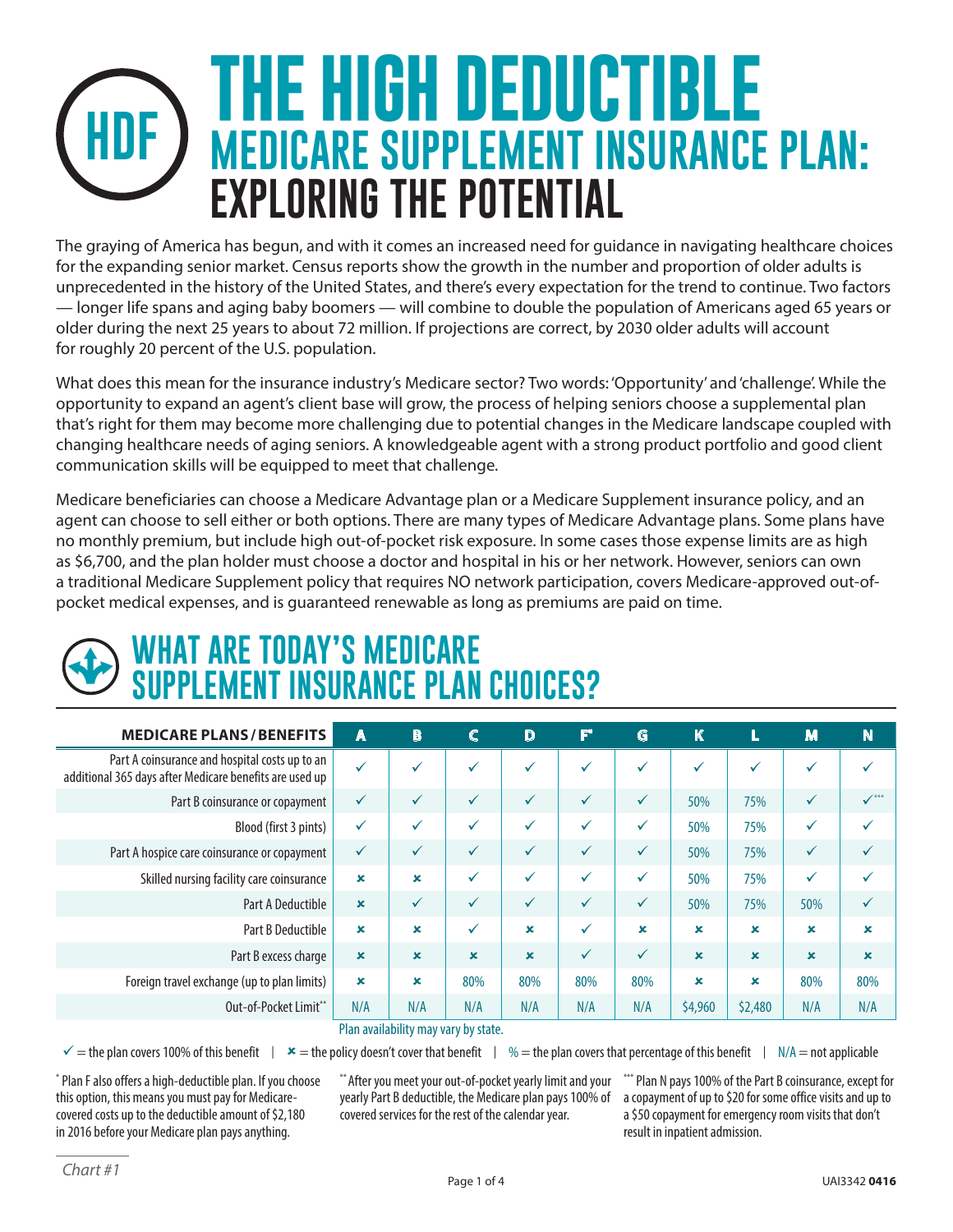In 2016, ten Medicare Supplement insurance plans are available: **A**, **B**, **C**, **D**, **F** (and **high deductible F**), **G**, **K**, **L**, **M**, and **N**. Not all carriers offer all plans, and availability of plans varies by state. While the informed agent should understand the benefits of each plan available in his or her state, and be able to discuss the suitability of each plan with clients, this paper will explore the potential of the high deductible Medicare Supplement insurance plan (known as high deductible F or HDF) in meeting the needs of today's Americans age 65 and older.



### **MEDICARE SUPPLEMENT SALES % BY PLAN IN 2015**

*Chart #2 Source: CSG Actuarial, LLC. 2015*

Of seniors who purchased Medicare Supplement insurance in 2015, 66 percent selected a Medicare Supplement Plan F to cover their health needs, according to CSG Actuarial, LLC. As shown in Chart #1, Plan F is a comprehensive coverage option of supplemental coverage. It pays basic benefits: the coinsurance and deductibles for Part A and Part B, skilled nursing coinsurance, a foreign travel emergency benefit, plus 100 percent of excess charges. Plan F provides real value to seniors who can afford this plan and have health conditions that require them to see a doctor regularly.

Another option for the senior seeking comprehensive coverage is the high deductible Plan F (HDF). After the annual deductible (\$2,180 in 2016), it covers the same expenses as the traditional Plan F. Though HDF accounted for only 1 percent of Medicare Supplement insurance plan sales nationally in 2015, as shown in Chart #2, the plan may be a viable option for certain seniors.



In general, seniors who have the following qualities could find that the high deductible Plan F meets their needs:

- An interest in keeping the premium amount low
- $\checkmark$  Relatively good health with infrequent doctor visits
- $\checkmark$  The financial ability to pay out-of-pocket expenses
- A desire to use the premium savings for other needs

However, seniors enrolling in Medicare for the first time may not be aware of their needs or priorities, as they sort through an avalanche of information to learn as much as possible about their new heath care options. Seniors participating in a study from The Henry J. Kaiser Family Foundation said they found it frustrating and difficult to compare plans due to the volume of information they receive in the mail and through media (television and radio) and their inability to organize the information to determine which plan is best for them.

Beneficiaries wanted to make well-informed and financially sound decisions but did not feel confident in their ability to do so under the current system, the study reported. While they tried to compare costs, coverage, and provider networks, beneficiaries found the process frustrating and confusing. Many said they wanted advice from experts, so they relied on input from an insurance agent or a plan representative, or suggestions from family, friends, and medical professionals.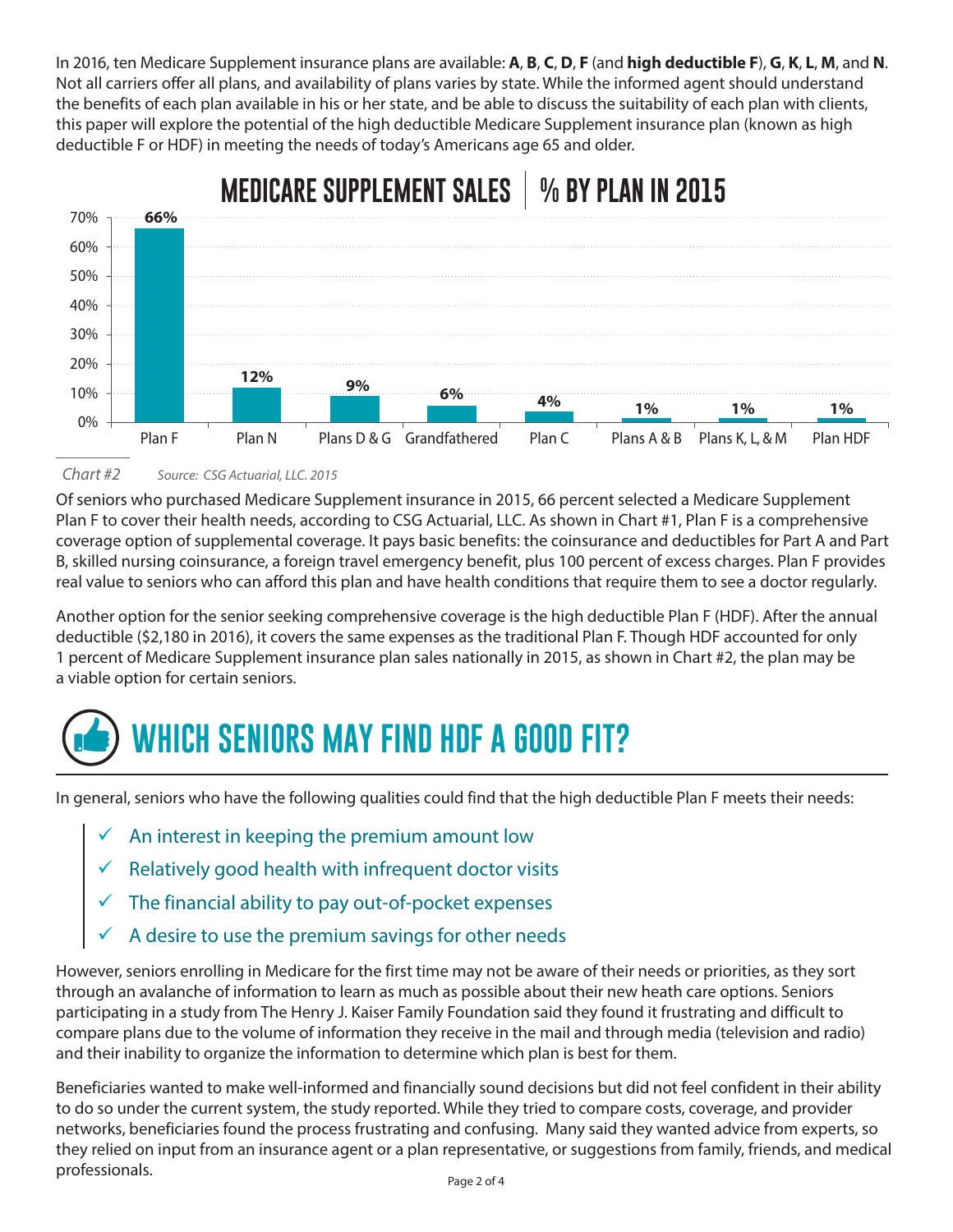# **THE AGENT'S BEST ASSESSMENT TOOL: QUESTIONS**

Agents can gain the most insight into their clients' current health, financial status, and interests by asking lots of questions in the meeting to discuss plan options. These questions may include:

- What do they like or dislike about their current coverage?
- $\checkmark$  How would they describe their health care needs?
- $\checkmark$  Are they comfortable with cost-sharing?
- $\checkmark$  Do they want to stay with their current doctor?
- How many times did they visit their doctor last year?
- Did they see any specialists?
- Are there are any chronic conditions that would affect their health in 5, 10, or 15 years?

The knowledgeable agent will be able to sort through the answers and guide the client, or prospective client, to the choices that would best fit their needs. If it's concluded that a high deductible F plan is a viable option, there may be a question about how often the deductible is raised. HDF was introduced in 1999 with a \$1,500 deductible; in 2016 the deductible was \$2,180. This is an average increase of \$40 per year.\*

Another common question is 'How are benefits paid?' High Deductible Plan F benefits begin after out-of-pocket expenses exceed the calendar year deductible. It's important to remember that Medicare pays its portion of approved expenses whether or not the policyholder has met the calendar year deductible. The following hypothetical case shows how benefits would be paid under an HDF plan.



#### **HYPOTHETICAL CASE**

*For illustrative purposes only. Past performance is not indicative of future results.*

Mary has a couple of Part A claims.

In January, Mary spends three nights in the hospital for the first time of the year. The bill for Part A charges was \$20,000 with no excess charges. How does the \$20,000 get paid?

| <b>Medicare Pays</b> | \$18,712     |
|----------------------|--------------|
| Mary Pays            | \$1,288      |
| <b>HDF Pays</b>      | $\mathsf{S}$ |

\$20,000 minus the Part A deductible (\$1,288). This is her Part A deductible. Plan pays nothing since she hasn't reached her \$2,180 deductible yet.

Mary goes back in the hospital three months later for two days for the same issue. Her bill for Part A charges was \$10,000 with no excess charges. How does the \$10,000 get paid?

| <b>Medicare Pays</b> | \$8,712      |
|----------------------|--------------|
| Mary Pays            | \$892        |
| <b>HDF Pays</b>      | <b>\$396</b> |

\$10,000 minus Part A deductible (\$1,288).

She is required to pay her Part A deductible again of \$1,288.

Between the two claims, she has reached her HDF \$2,180 deductible, so the HDF now covers the balance of the amount due (\$396), and will cover any successive claims for the remainder of the year.

*\* Past performance is not indicative of future deductible increases.*